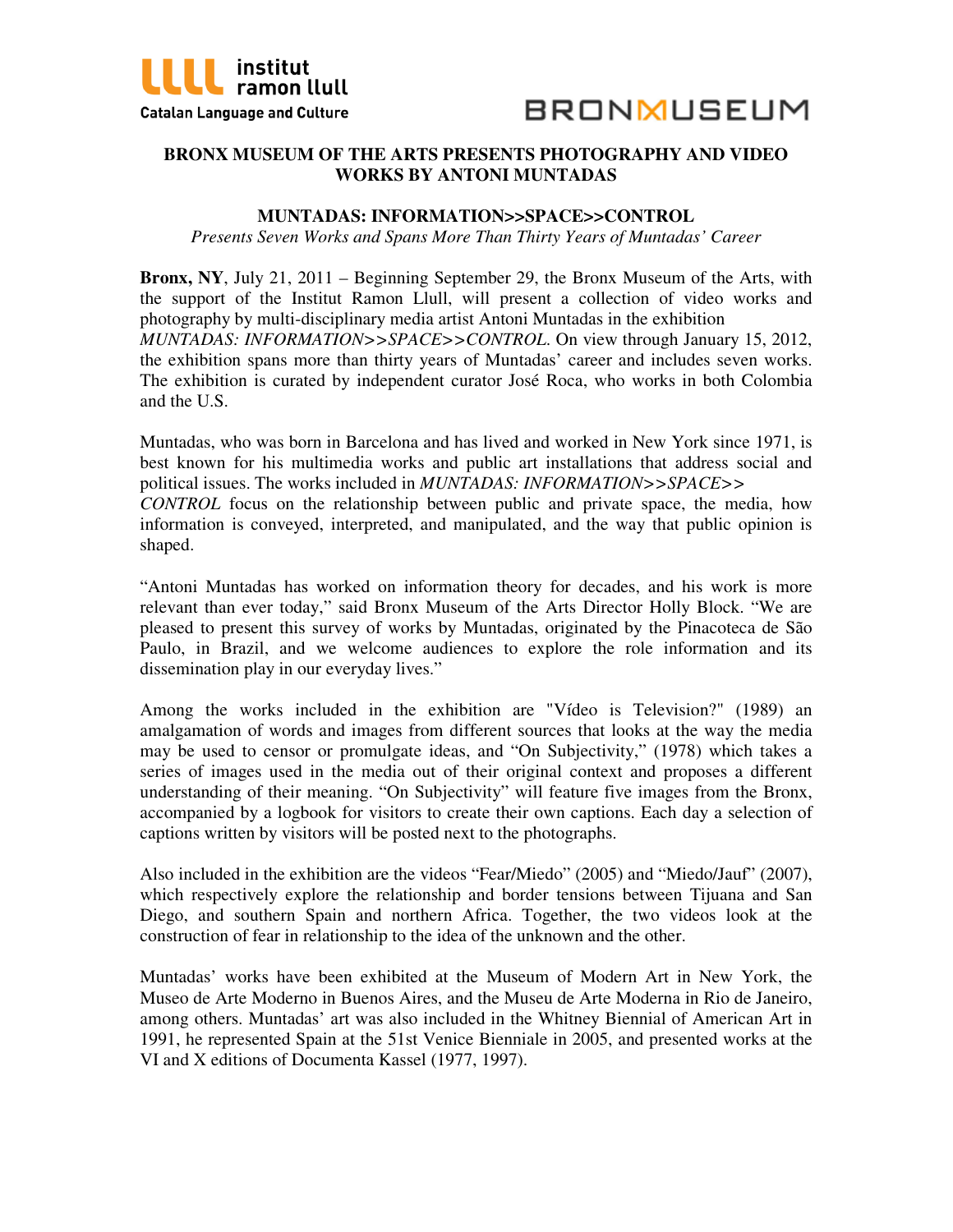## **PUBLIC PROGRAMS**

In conjunction with the opening of the exhibition, the Bronx Museum will host a series of public events, including an open house with the artist on October 30, 2011. The open house will run from 2:00-5:00 p.m. and will feature free gallery access and a family-friendly art program.

#### *This event is part of Catalan Days Festival produced by Institut Ramon Llull*

# **THE BRONX MUSEUM OF THE ARTS**

Founded in 1971, the Bronx Museum of the Arts is a contemporary art museum that connects diverse audiences to the urban experience through its permanent collection, special exhibitions, and education programs. Reflecting the borough's dynamic communities, the Museum is the crossroad where artists, local residents, and national and international visitors meet. The Museum's home on the Grand Concourse is a distinctive contemporary landmark designed by the internationally-recognized firm Arquitectonica.

To get to the Museum, visitors can take the B or D train to the 167 Street/Grand Concourse Station stop and walk south along the Grand Concourse two blocks. Please note: D trains do not stop during rush hour peak times (from 6:15 a.m. to 9:00 a.m. on Manhattan-bound trains, and from 4:00 p.m. to 6:45 p.m. on Bronx-bound trains). Visitors can also reach the Museum via the 4 train to 161 Street/Yankee Stadium. At the exit, walk east three blocks to Grand Concourse and north four blocks along Grand Concourse. For more information please visit www.bronxmuseum.org.

# **THE INSTITUT RAMON LULL**

The Institut Ramon Llull is a consortium created by the governments of Catalonia and the Balearic Islands with the objective of promoting Catalan language and culture abroad. It was founded in 2002 and carries out its activities in the areas of the Performing and Visual Arts, Language and Universities, and Literature and the Humanities.

In the domain of the Performing and Visual Arts, the IRL's mission is to increase the international impact of Catalan arts through the use of appropriate promotional strategies and activities, encourage the internationalization of outstanding artistic work, foster mobility of artists and artworks abroad and broaden the international awareness of Catalonia and the Balearic Islands' artistic heritage. With regard to Catalan language, the IRL fosters and supports Catalan language studies in universities and other centers of higher learning, placing special emphasis on the study and research of Catalan language and culture internationally. In the field of Literature and the Humanities, encourages and supports translations of literary works into other languages, fosters the mobility of writers and supports the task of literary translators from Catalan; the IRL organizes meetings, seminars and exchange programs and other activities towards the advancement of the Catalan academic and intellectual community abroad, and promotes collaborations, projects and joint initiatives with cultural institutions and organizations in other countries or cultures.